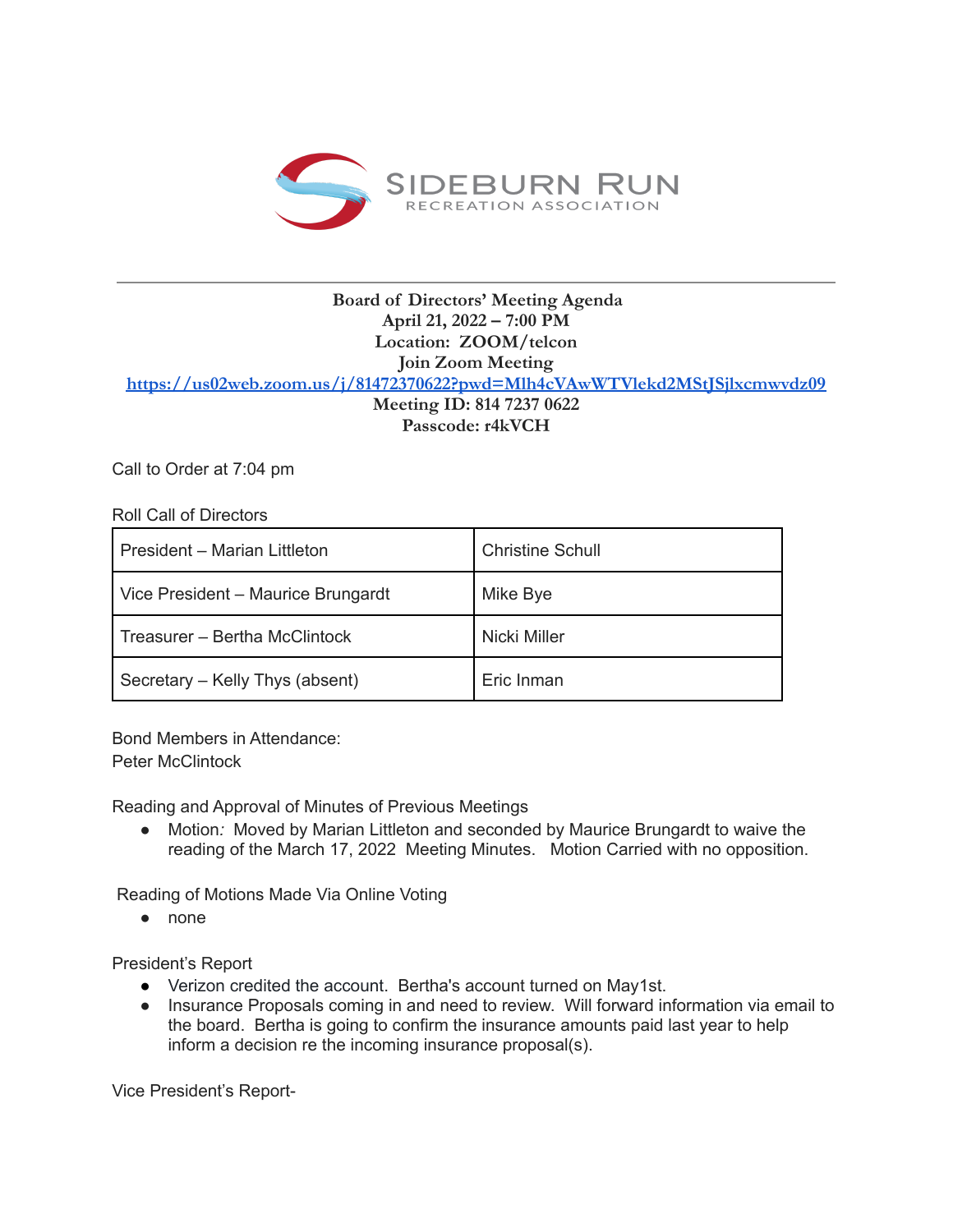- WallFlow Cabinets have arrived
- Italian Food Truck to come memorial day weekend, May  $30<sup>th</sup>$ , June  $16<sup>th</sup>$ , July  $22<sup>nd</sup>$ , August 18<sup>th</sup>, Sept  $3<sup>rd</sup>$  – will coordinate with Kelly/Christine to communicate with members, reaching out to Country Club View to invite those neighbors
- Cook-Off June  $4<sup>th</sup>$ , July  $4<sup>th</sup>$ , August 6th member events to compete in food prep/community welfare event.
- Need Committee chair for July  $4<sup>th</sup>$ . Hoping to secure a band for July  $4<sup>th</sup>$  (considering Classic Rock type band)
- Consider: 'Adult Only' Evening party (perhaps this would be a good band event as well, need to be kind to pool neighbors and consider inviting them
- Consider a 'teen party'
- Volunteer Appreciation Event– Friday May  $27<sup>th</sup>$  Hamburgers and Hot dogs BYOB 40 volunteers are being planned for.

Secretary's Report - Kelly unable to attend, Marian reporting on her behalf

● Secretary has updated the online calendar with all known swim & dive events, social events, etc.

● Motion: Moved by Marian Littleton and seconded by Maurice Brungardt to schedule the next Bylaw review & voting meeting for June 2, 6-9pm, to be held at the pool within the rear pavilion. Motion carries with no opposition.

● Motion: Moved by Marian Littleton and seconded by Maurice Brungardt to schedule the next Bylaw review & voting meeting for June 9th, 6-9pm, to be held at the pool within the rear pavilion. Motion carries with no opposition.

Treasurer's Report

- Financials Presented attached as part of the minutes
- Finance Committee Bertha, Peter, & Eric Need to look at the systems and integration. Currently using 5 systems to run the pool. Bertha and Eric will work offline to get Eric up to speed on learning SRRA systems
- Webhosting needs to be reviewed. (.org/.com as well as emails not getting to some board members – Nicki, Eric & Marian are not receiving emails)

Review of Bills and Communications

- Expenditures by Vendor Summary (ALL bills paid from Oct 2021 March 2022) attached as part of financials.
- No Communications have been received

Standing Committee Reports Communications (Open) – nothing to chair

Membership (Christine, Committee Chairperson)

● Grandparent fee structure – Piloting a program for this season. Motion*:* Moved by Christine and seconded by Marian to have a grandchild fee program of \$25/child, for children 9 and under, if a BOND member presents a request to the board and is approved. Motion carries no opposition.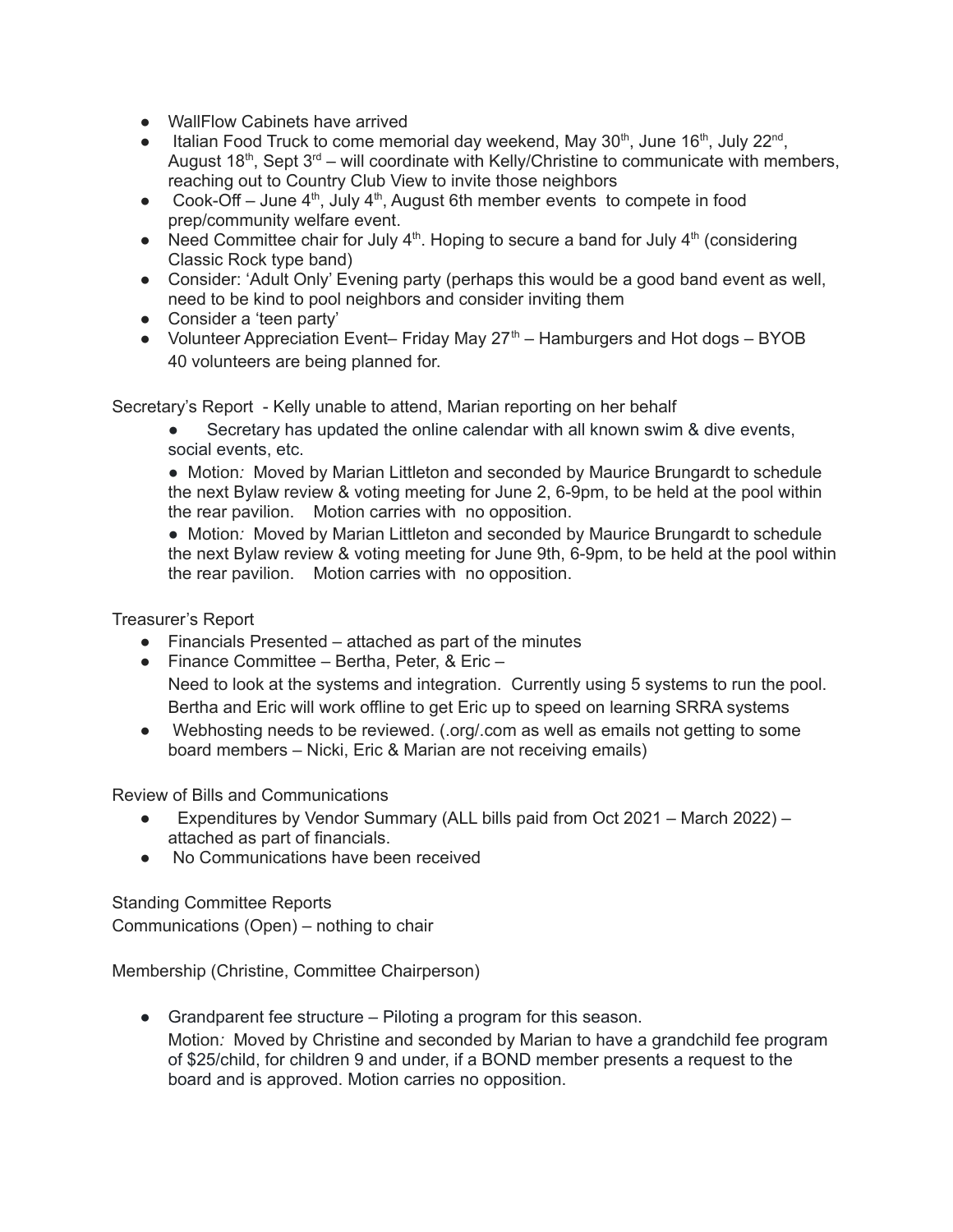● Consideration of new basketball hoop: brief discussion. [https://dunnriteproducts.com/deck-shoot-clear/?gclid=CjwKCAiAprGRBhBgEiwANJEY7](https://dunnriteproducts.com/deck-shoot-clear/?gclid=CjwKCAiAprGRBhBgEiwANJEY7OWF4FniWCo9b_idmhJ4AkzfiNRIUdPrpC5aEo4LhEIxkhI5iGkaBBoCHF0QAvD_BwE-) [OWF4FniWCo9b\\_idmhJ4AkzfiNRIUdPrpC5aEo4LhEIxkhI5iGkaBBoCHF0QAvD\\_BwE-](https://dunnriteproducts.com/deck-shoot-clear/?gclid=CjwKCAiAprGRBhBgEiwANJEY7OWF4FniWCo9b_idmhJ4AkzfiNRIUdPrpC5aEo4LhEIxkhI5iGkaBBoCHF0QAvD_BwE-)

\*Tabled for next board meeting until NV can provide bids/cost for potential installation

- Swim outs for \$200 bond members (Nicki)
	- We have had a 2 year rule regarding redemptions that must be upheld. Nicki is going to draft a policy and circulate to the board.
- YTD Bond Redemption requests total is 55
- Christine Schull gave a summary of bond redemptions, subject to board approval. Some families are choosing to swim out the value of their bond while others will remain on the wait list until their turn for bond redemption arrives. As a reminder, bonds were paid out just after the new year. There are currently 55 people on the list for redemption. Board approval is required for bond redemptions once someone enters the bond redemption wait list.
- Summary of new redemption requests:
	- Motion*:* Moved by Marian Littleton and seconded by Maurice Brungardt to approve redemption and swim out requests for January  $1 -$ April  $18<sup>th</sup>$  2022 summary- 1685, 1802, 1849, 1630, 1211, 1700, 1878, 1783, 1629, 1598, 1807, 1299, 1761, 667, 503, 1748, 198 Swimming out is 1404, 1837 . Motion carries, no opposition.

Nominations (Kelly, Committee Chairperson)

unable to attend meeting

Operations & Maintenance (Bertha, Committee Chairperson)

- $\bullet$  Financials on track with expenditure
- Update for renovations, share spreadsheet
- Requested Plumbing has been repaired, broken toilet replaced
- Shower leak discovered additional \$600 \$700 needed. Getting quotes.
- Lawn service starts last week of April
- Trash began April 9<sup>th</sup>. Weekly service, where do we want its final location of dumpster to be when pool opens
- 8 Board members: What are areas of responsibility, 1 vacant position
- Not everyone receiving e-mails? If not, what can be done about it? WE NEED a tech savvy person to take on this task.
- Update on workday/expectations on next work day needs –Has been advertised Facebook, Next Door and an email will be sent to members.

April 24 (12-4 pm), May 7<sup>th</sup> (9:30-12 pm), May 21<sup>st</sup> (11-3 pm)

- Workflow wall material has arrived and will be installed with support from Kenneth Simonsen
- Update on NV Pools Meeting Rob Dean this week on Saturday
- Need Assessment of all computer equipment –
- During the cleanup of storage rooms, additional cameras were installed. These cameras are operational. We have 7 working cameras now. 1 more is being investigated. Mike Bye is taking over security.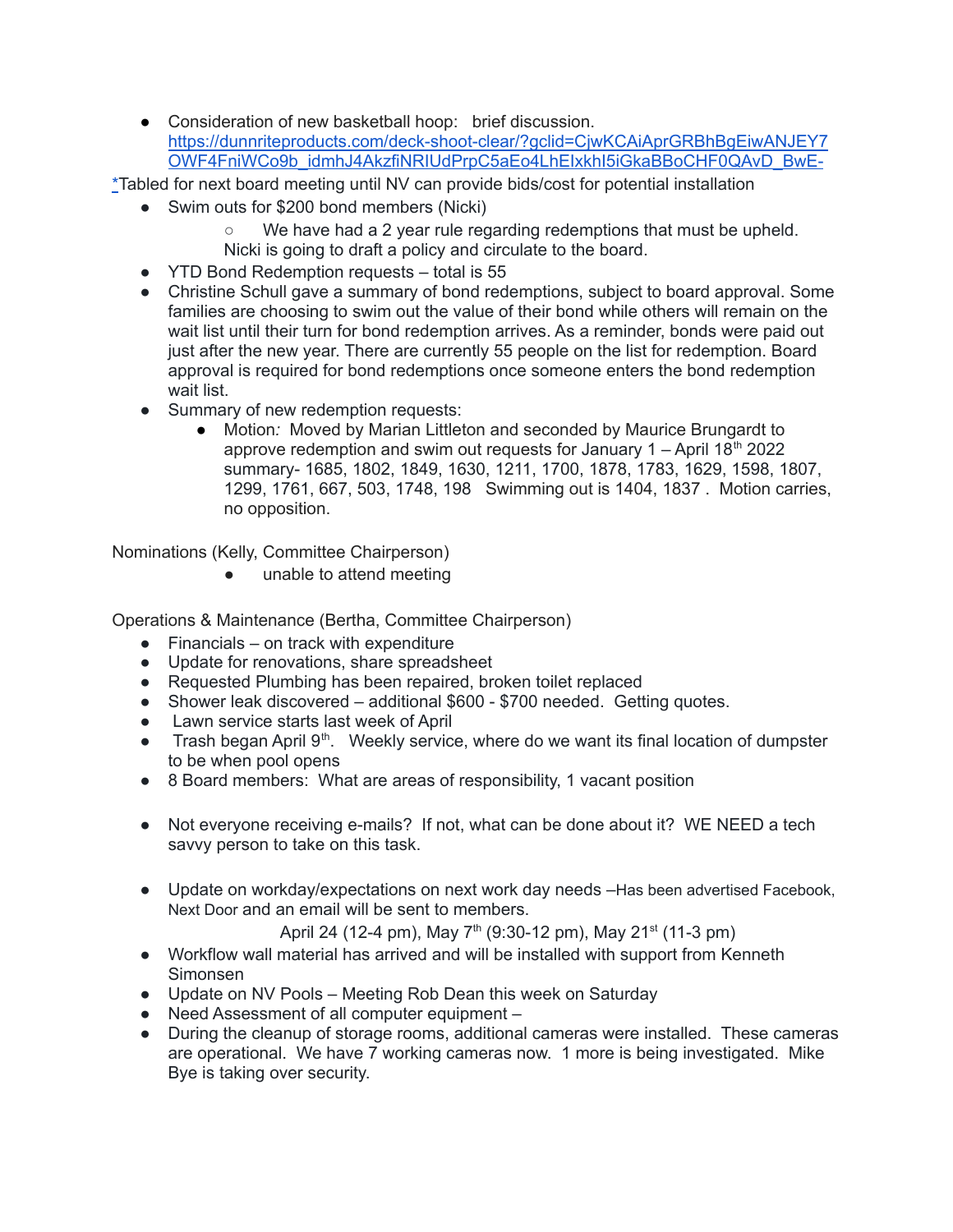● Lifeguard situation (Nicki)

Large number of lifeguards have applied to work at Sideburn this summer.

10 guards are slated for training

14/15 year old applicants are going to guard for us.

We have identified 2 possible day managers/head guards

Ideally we would have somewhat schedule for each employee

Marian & Nicki to build out operating hours (to include lap lane times, swim and dive etc)

Social (Maurice, Committee Chairperson) – see detail under Vice President

- Food truck
- volunteer appreciation
- cook-offs

Swim and Dive Team (Christine, Committee Chairperson)

- Interviewed 2 assistant coaches for swim will only hire one
- B Meet schedule set
- Would like to host IM Carnival for
- NVSL Dive would Cracker Jack July  $17<sup>th</sup>$  pool would be closed

Moved by Marian Littleton and seconded by Nicki to host the Cracker Jack Dive meet at Sideburn Run pool on July 17<sup>th</sup>. Motion approved with no opposition.

Special Committee Reports

● By-laws - see above (under Secretary's report) for next proposed meeting date/time/location

Relevant Communications via email:

Other Business:

- new members to the board need to figure out what our roles are.
- We have had a long standing policy to allow families to swim out their bond. Bond have been between \$600-800 until recently. Now that some families have \$200 bonds, it does not make sense to offer swim out in the same way. We will need to consider the swim out option as a price reduction instead.

Action Items moving forward:

Email distribution/Review web hosting - check on this

Determine final location of dumpster (when pool is open)- all

Plan for May 27 Volunteer Appreciation Event

Need Assessment of all computer equipment – TBD

Draft a policy regarding 2-year rule regarding redemptions and circulate to the board-Nicki

RE 2 possible day managers/head guards, need to hire and train- Operations